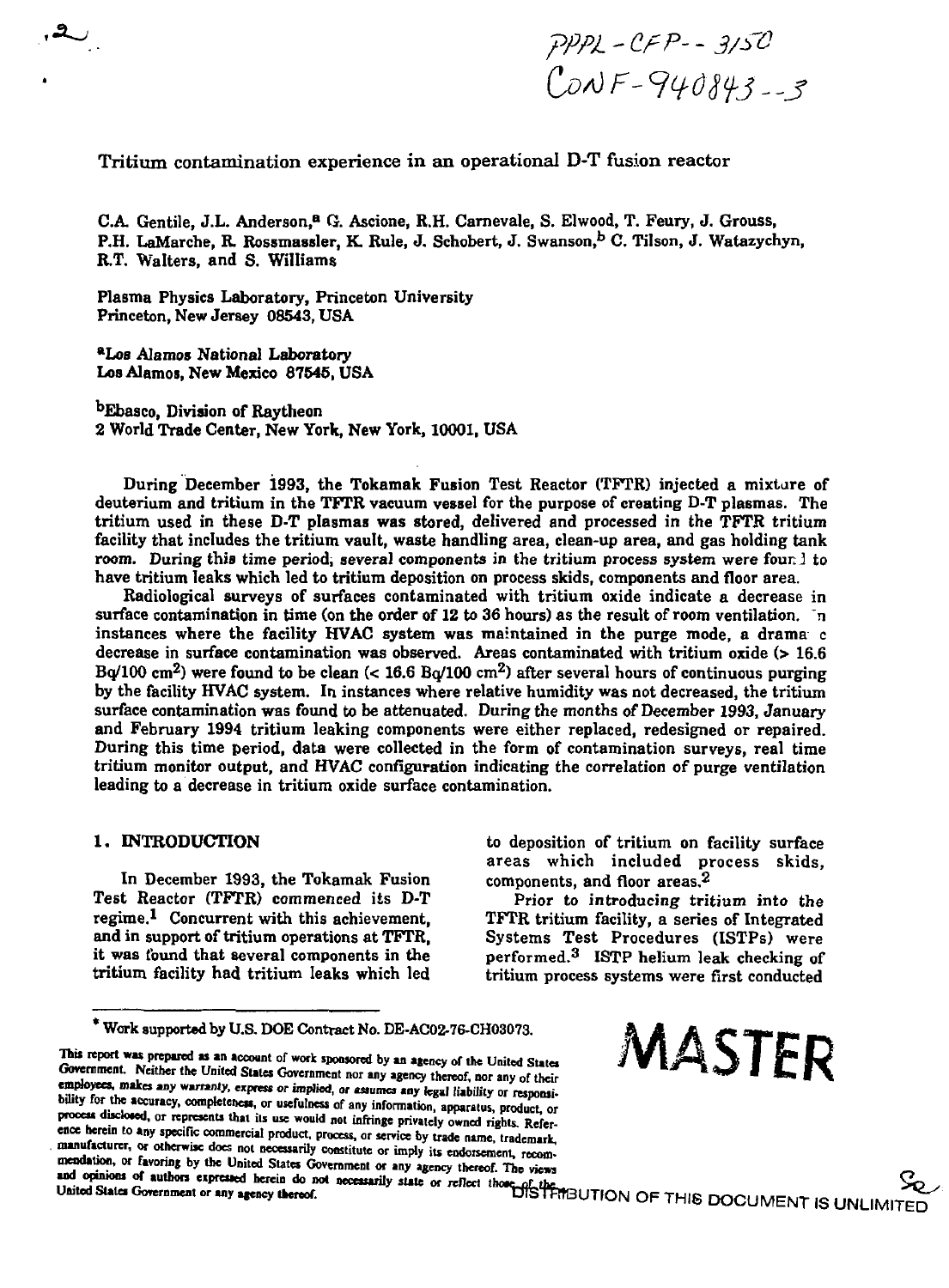**to specification leak rates of 1 x 10"<sup>6</sup> cc of helium per component, with a total system**  leak rate specification of 1 x 10<sup>-5</sup> cc of **helium. After completion of helium leak checking, the system was subjected to low**  concentrations of tritium. **performance of tritium leak checking ISTFs, tritium was injected into process piping and components. During this procedure a technician employing a hand held (portable) tritium monitor "sniffed" exterior process piping to determine if leaks had occurred. During this process, the specification for leak rates was established at < 1.85E<sup>5</sup> Bq/m<sup>3</sup> .** 

**Although TFTR tritium systems were subjected to a detailed, comprehensive leak check, during the introduction of high concentrations of tritium several large tritium leaks (> 1.85E<sup>7</sup> Bq/m<sup>3</sup> ), and approximately a dozen (< 1.85E<sup>7</sup> Bq/m<sup>3</sup> ) small leaks were discovered. The leaks were the result of components which were found not to be tritium compatible, were thermally stressed during full tritium operation, or were stressed as the result of mechanical vibration from collateral process equipment.<sup>4</sup>**

## **2. TFTR TRITIUM FACILITY**

**The TFTR tritium facility is comprised of the tritium vault, waste handling area, • lean-up room, and gas holding tank room. The facility is serviced by a "once-through" heating, ventilation, and air conditioning (HVAC) system which maintains the facility at negative pressure zones and provides 8 air changes an hour.** 

**Prior to commissioning the facility, the ceiling, walls, and floor were painted with an epoxy based sealant. This paint provided a smooth (poreless) surface which reduced surface area, and mitigated dust in the area from the previous bare concrete walls.** 

**The tritium facility is serviced by a 1000 CFM tritium vault clean-up (detritiation) system (TVCS) with a rated Decontamination Factor (DF) of > 1000. The** 

**TVCS is presently set to initiate clean-up activities in the tritium area once an area tritium monitor reaches a set point of 80 |iCi/m<sup>3</sup> .** 



**Figure 1. TFTR tritium area HVAC flow plan, with negative pressure zones.** 

**Upon startup of the TVCS, all room ventilation is secured, and the room is isolated by tritium seal dampers. The TVCS maintains the area at slight negative pressure while processing and capturing tritium oxide on molecular sieve beds. As a result of TVCS operation, the relative humidity (normally 40%) of the tritium area is reduced to** *<* **20%. During periods when the TVCS was employed (leaks of > 2.96E<sup>6</sup> Bq/m<sup>3</sup> into the room) it was observed that room air tritium levels were attenuated, but the deposition of tritium oxide, as documented by surface contamination**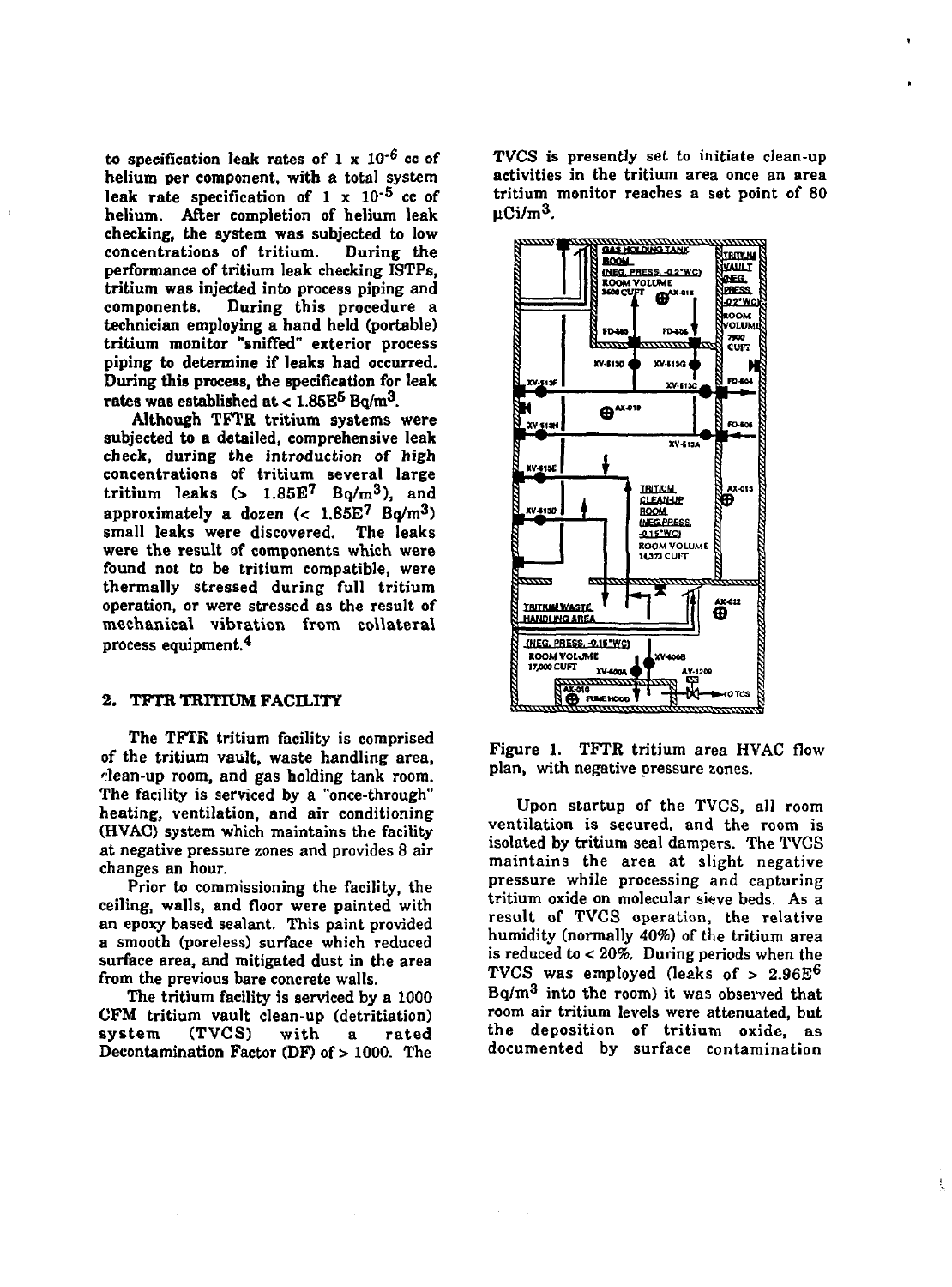surveys, on surface areas remained well after the TVCS was disengaged from service. Once the normal HVAC configuration was re-established, it was observed that a significant decrease in surface contamination had occurred, and that surfaces which were previously contaminated > 16.6 Bq/100  $\text{cm}^2$  were **subsequently reduced** to background levels.

## **3. AREA RADIOLOGICAL SURVEYS**



Figure 2. Survey data of tritium area after a tritium leak. Survey nos. 1705, 1710. Survey nos. 1736,1742.

The above radiological survey data (surveys 1705, 1736) were taken immediately (within 2 hours) following a release of tritium in the tritium area. The subsequent radiological surveys (1710, 1742) were taken between 12-24 hours after the initiating event with the HVAC configured for normal operation (once-through, with area at negative pressures of 0.15" to 0.2" wc.) These surveys are typical of the effect when oncethrough flow HVAC is used on tritium oxide deposited on surfaces. The surface contamination in these cases has been reduced by orders of magnitude in a relatively short time.

In several instances (in the TFTR Test Cell Basement) when minor tritium spills occurred, it was possible to configure the HVAC system to the purge mode where air room changes were increased by a factor of 2.5 to 10. In this case, a dramatic attenuation of surface contamination was observed. This effect is amplified when local relative humidity is increased, thus sweeping moist air over contaminated surfaces and increasing the DF realized when employing the HVAC system.



Figure 3. Survey data of TFTR Test Cell Basement.